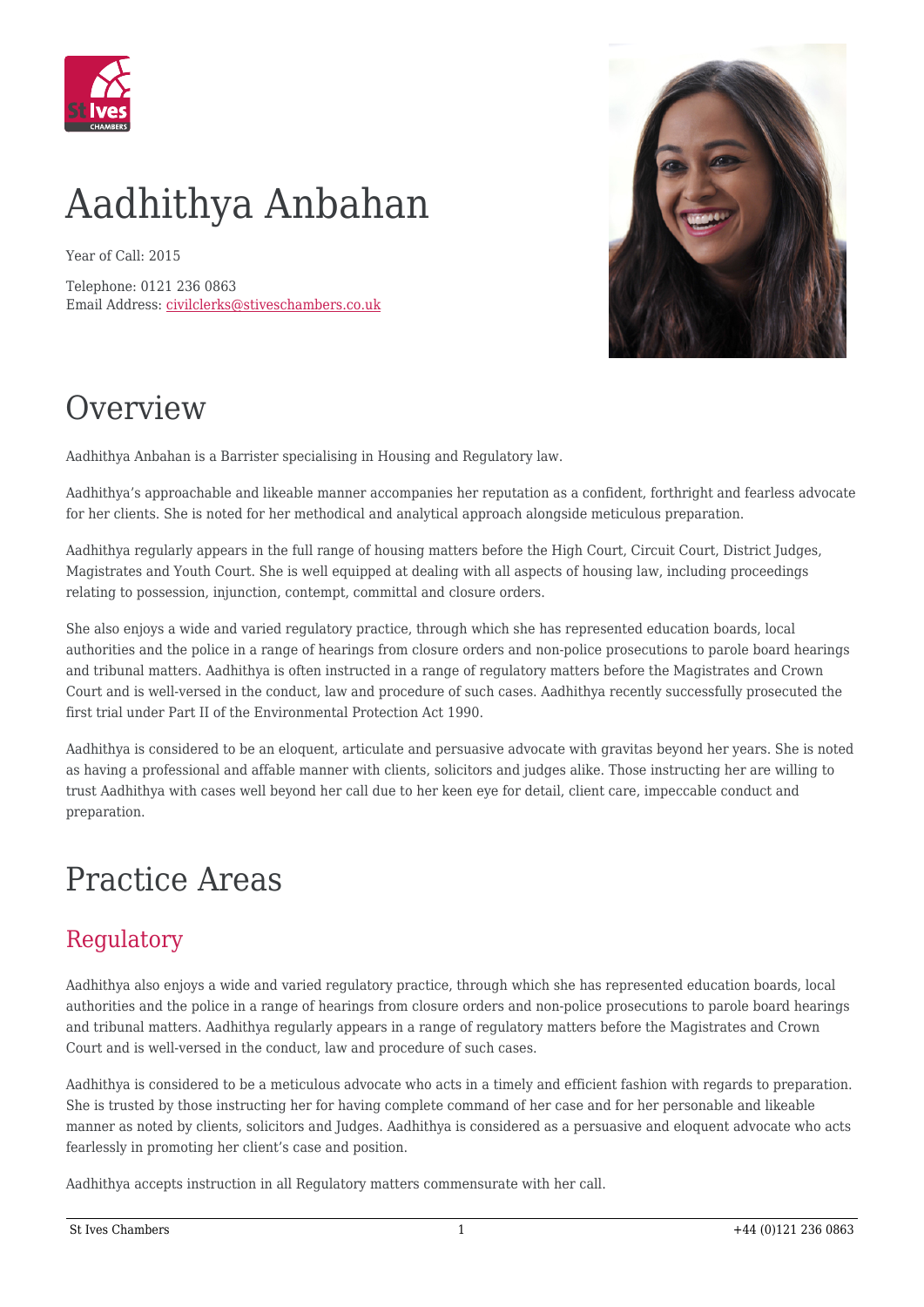#### Further information

Aadhithya was previously employed by the Civil Service as a Home Office Presenting Officer, representing the Secretary of State regularly in Asylum, Human Rights, EEA Regulations, general Immigration, Points-Based System, Entry Clearance and Visit Visa appeals at the First Tier AIT Tribunal.

Before commencing pupillage at St Ives Chambers, Aadhithya spent six months working in the USA with the Jackson, Mississippi Office of Capital Post Conviction Counsel, investigating and providing legal services on final stage Death Penalty cases. During this time Aadhithya routinely met and conducted conferences with clients incarcerated on "death row", interviewed a wide range of witnesses, professionals and jurors and investigated historic crimes. This was done alongside the general breadth of paralegal duties such as drafting notices of appeal, skeleton arguments and extensive legal research.

Aadhithya has particularly valuable experience dealing with vulnerable individuals and those with mental health concerns through time spent working in the NHS with the Greater Manchester CRISIS outreach and Mental Health Teams. During this time she operated the Mental Health Services help line and is familiar with psychiatric and psychological assessments of those with a wide range of mental health and learning difficulties.

#### Housing

Aadhithya regularly appears in the full range of housing matters before the High Court, Circuit Court, District Judges, Magistrates and Youth Court. She is well equipped at dealing with all aspects of housing law, including;

- Possession
- Injunctions
- Contempt and committal
- Closure Orders
- Anti-social behaviour and nuisance
- Disrepair
- Equality Act and Public Law Defences
- Succession
- $\bullet$ Trespass

Aadhithya's approachable and likeable manner accompanies her reputation as a confident and fearless advocate. Aadhithya is well able to appreciate and appropriately handle the subtleties and nuances of any case and is always highly prepared and organised in her approach. She is considered a persuasive and eloquent advocate who acts steadfastly in promoting her client's case and position.

Aadhithya is considered to be a trusted and highly competent junior barrister for her year of call. She is highly adept at appearing in all hearings from first possession hearings and without notice injunctions up until trial. Aadhithya recently represented the Claimant local Council in complex legal arguments on the interface between the service of NTQs and the provision of discretionary accommodation under the Housing Act 1996; an area of law on which there are no determined authorities.

Aadhithya is regularly instructed by local authorities and Association's alike on closure orders and has developed a niche practice in such proceedings in the Magistrates Court and on appeal to the Crown Court. She also routinely advises clients in relation to more specialist ASB related litigation.

Aadhithya's experience in working within the NHS Mental Health Services and her ability to fairly deal with those suffering from such conditions has been of great value to her conduct of housing cases and she regularly deals with matter involving complex Equality Act and public law defences.

Aadhithya actively participates in Chambers' training circuit and has provided training to registered providers, local authorities and solicitors on key aspects of housing law. She also provides regular housing updates through both chambers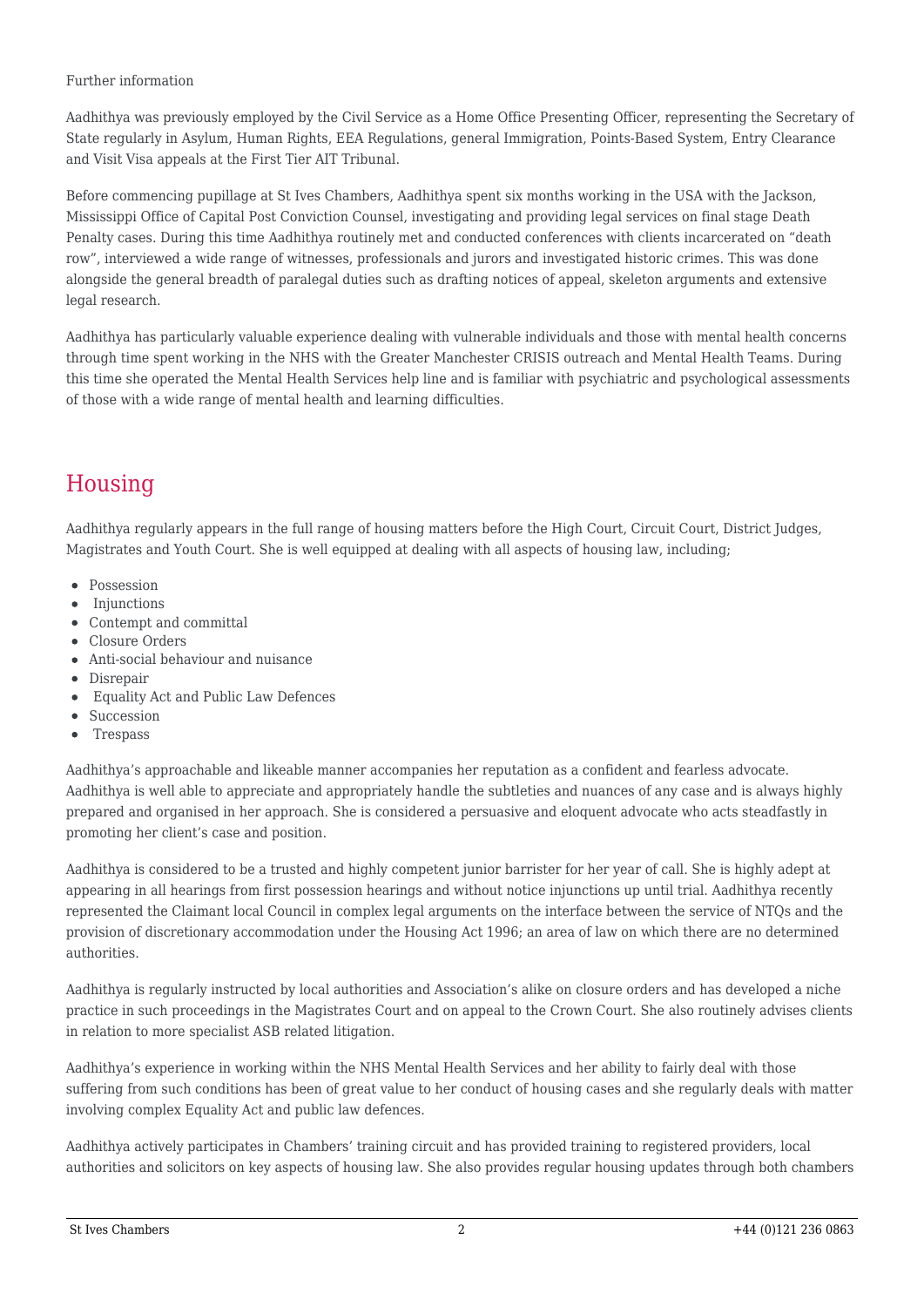#### and SHLA publications.

Aadhithya welcomes instructions in paper-based work and is able to settle pleadings, skeleton arguments and written advice within tight timescales. She looks forward to expanding her housing practice and accepts instructions in all Housing matters commensurate to her call.

#### Further Information

Aadhithya is firmly committed to the global advancement of access to justice and in 2018 spent time volunteering with the African Prisons Project (APP) in Kampala, Uganda. Her time in East Africa included delivering legal aid clinics and advocacy workshops to maximum security inmates, in order to further their legal education and equip them with the necessary skills to represent themselves and their peers in Court.

Prior to joining St Ives Chambers, Aadhithya spent six months working in the USA with the Jackson, Mississippi Office of Capital Post Conviction Counsel, investigating and providing legal services on final stage Death Penalty cases. During this time Aadhithya routinely met and conducted conferences with clients incarcerated on "death row", interviewed a wide range of witnesses, professionals and jurors and investigated historic crimes. This was done alongside the general breadth of paralegal duties such as drafting notices of appeal, skeleton arguments and extensive legal research.

Before commencing pupillage, Aadhithya was employed by the Civil Service as a Home Office Presenting Officer, representing the Secretary of State regularly in Asylum, Human Rights, EEA Regulations, general Immigration, Points-Based System, Entry Clearance and Visit Visa appeals at the First Tier AIT Tribunal.

Aadhithya has particularly valuable experience dealing with vulnerable individuals and those with mental health concerns through time spent working in the NHS with the Greater Manchester CRISIS outreach and Mental Health Teams. During this time she operated the Mental Health Services help line and is familiar with psychiatric and psychological assessments of those with a wide range of mental health and learning difficulties.

Aadhithya has served as an elected member of the Young Bar Committee (YBC) since 2016 and is the current Midlands Circuit representative. She is also one of 11 nationally selected Bar Council Social Mobility Advocates for the #IamtheBar campaign.

Aadhithya is currently a Visiting Guest Lecturer with the University of Law, Birmingham on both its LPC and BPTC courses in civil and criminal law.

#### Qualifications

2:1 – LLB hons Dunelm – Law, University of Durham (Trevelyan College)

Very Competent – Bar Professional Training Course, University of Law (London, Bloomsbury)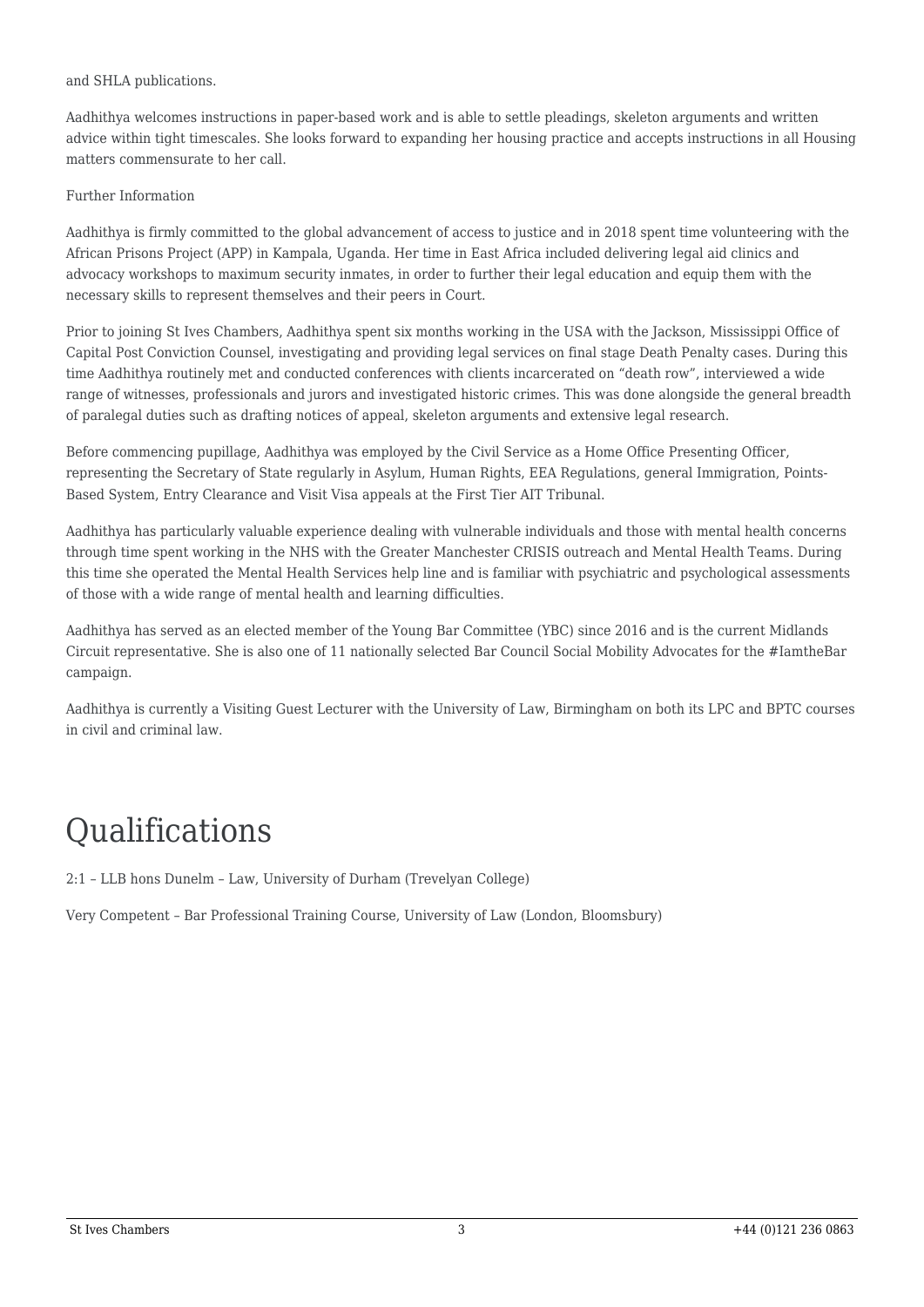## Membership

The Midlands Circuit

The Honourable Society of the Middle Temple

Young Barrister's Committee

The Criminal Bar Association

### Further Information

Aadhithya is firmly committed to the global advancement of access to justice and in 2018 spent time volunteering with the African Prisons Project (APP) in Kampala, Uganda. Her time in East Africa included delivering legal aid clinics and advocacy workshops to maximum security inmates, in order to further their legal education and equip them with the necessary skills to represent themselves and their peers in Court.

Prior to joining St Ives Chambers, Aadhithya spent six months working in the USA with the Jackson, Mississippi Office of Capital Post Conviction Counsel, investigating and providing legal services on final stage Death Penalty cases. During this time Aadhithya routinely met and conducted conferences with clients incarcerated on "death row", interviewed a wide range of witnesses, professionals and jurors and investigated historic crimes. This was done alongside the general breadth of paralegal duties such as drafting notices of appeal, skeleton arguments and extensive legal research.

Aadhithya has particularly valuable experience dealing with vulnerable individuals and those with mental health concerns through time spent working in the NHS with the Greater Manchester CRISIS outreach and Mental Health Teams. During this time she operated the Mental Health Services help line and is familiar with psychiatric and psychological assessments of those with a wide range of mental health and learning difficulties.

Before commencing pupillage, Aadhithya was employed by the Civil Service as a Home Office Presenting Officer, representing the Secretary of State regularly in Asylum, Human Rights, EEA Regulations, general Immigration, Points-Based System, Entry Clearance and Visit Visa appeals at the First Tier AIT Tribunal.

A keen participant in Mooting and Mock Trial competitions over the years; Aadhithya ranked 1st with the Durham University team at the 2012 preliminary UK National Rounds of the Philip. C. Jessup International Moot Court. Aadhithya is also active as a moot court judge and regularly judges competitions such as the Oxford University Press moot competition national semi-final, the University of Law GDL mooting competitions and both oral and written components of the Phillip C Jessup International Moot. She also supports school mock trial teams as a Barrister mentor.

Aadhithya has served as an elected member of the Young Bar Committee (YBC) since 2016 and is the current Midlands Circuit representative. She is also one of 11 nationally selected Bar Council Social Mobility Advocates for the #IamtheBar campaign.

Aadhithya is currently a Visiting Guest Lecturer with the University of Law, Birmingham on both its LPC and BPTC courses.